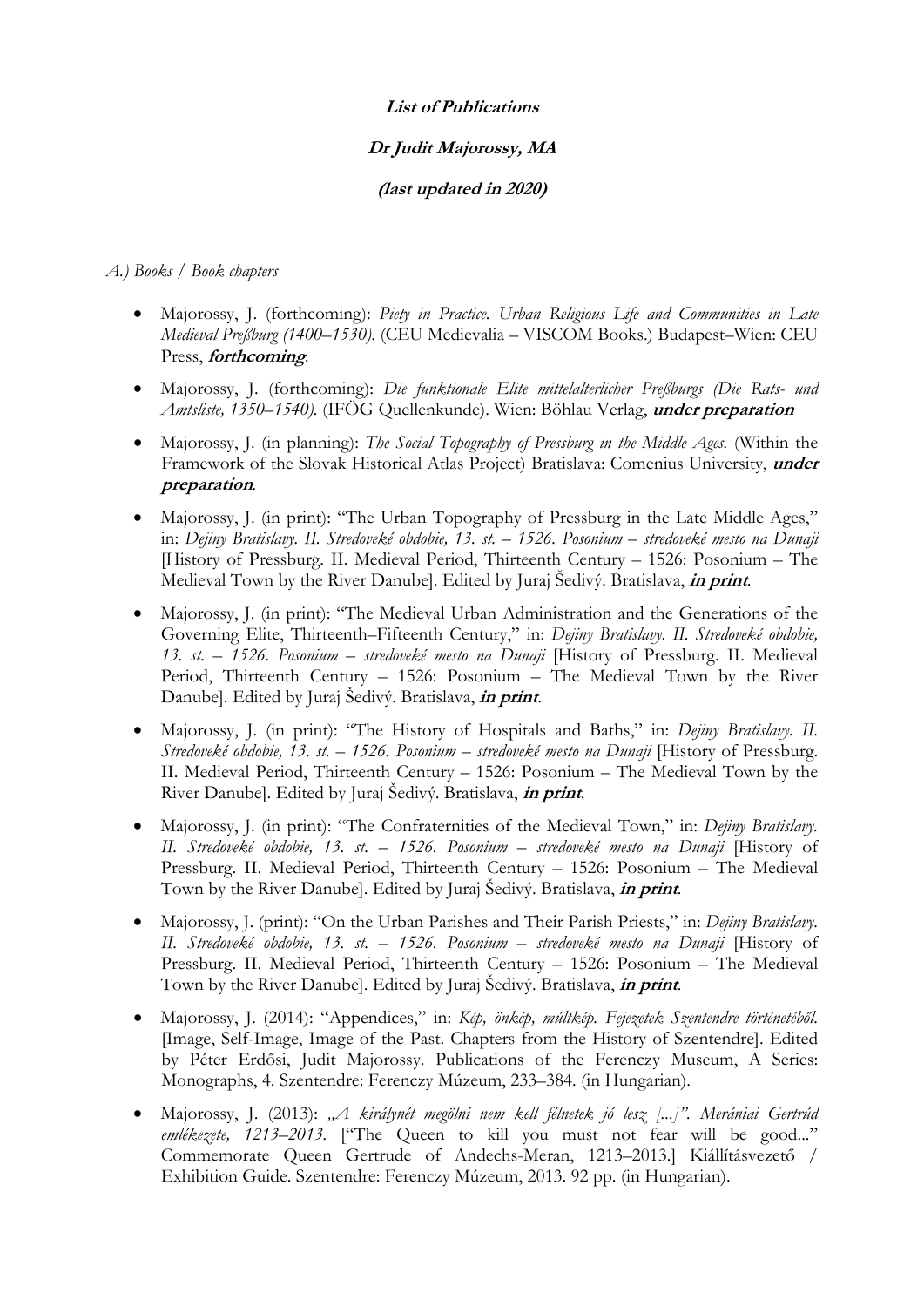*B.) Critical editions / Sources editions (with introductions and commentaries)* 

### *Sources publications:*

- Majorossy, J. (forthcoming): "Johannes Cuspinianus; Newe Zeitung 1515; Die Verainigung 1515; Wo und wie 1515; Orationes 1515; Pressburger Kammerrechnungen 1515; Charters; Sir Robert Wingfield's letters 1515" – critical source editions in: *Sources to the Royal Meeting of 1515*. Ed. István Tringli. Budapest: MTA BTK TTI, **forthcoming.**
- Majorossy, J. and Lutter, C. (Hg.) (in planning): Mittelalterliche Statuten der Frauenklostergemeinschaften. Augustiner-Chorfrauen Wien und Klosterneuburg. Quelleneditionen. (QIÖG Reihe). Wien: Böhlau, **under preparation.**
- Majorossy, J. and Szende, K. (2014) hrsg. von: *Das Pressburger Protocollum Testamentorum 1410 (1427)–1529.* Teil 2: 1487–1529. Österreichische Akademie der Wissenschaften, Philosophisch-Historische Klasse, Kommission für Rechtsgeschichte Österreichs, Fontes rerum Austriacarum, Dritte Abteilung: Fontes Iuris. Band 21/2. Wien: Böhlau Verlag. 572 pp.
- Majorossy, J. (2014): "Forrásközlések: Dokumentumok Szentendre történetéhez (Függelék C) [Source editions: Documents to the History of Szentendre. Appendix C]." in: *Kép, önkép, múltkép. Fejezetek Szentendre történetéből.* [Image, Self-Image, Image of the Past. Chapters from the History of Szentendre]. Edited by Péter Erdősi, Judit Majorossy. Publications of the Ferenczy Museum, A Series: Monographs, 4. Szentendre: Ferenczy Múzeum, 304–339.
- Majorossy, J. and Szende, K. (2010) hrsg. von: *Das Pressburger Protocollum Testamentorum 1410 (1427)–1529.* Teil 1: 1410–1487. Österreichische Akademie der Wissenschaften, Philosophisch-Historische Klasse, Kommission für Rechtsgeschichte Österreichs, Fontes rerum Austriacarum, Dritte Abteilung: Fontes Iuris. Band 21/1. Wien: Böhlau Verlag. 535 pp.
- Majorossy, J. and Szende, K. (2010) hrsg. von: "Sources for the Hospitals in Medieval and Early Modern Hungary," in: *Quellen zur europäischen Spitalgeschichte in Mittelalter und Früher Neuzeit / Sources for the History of Hospitals in Medieval and Early Modern Europe.*  Quelleneditionen des Instituts für Österreichische Geschichtsforschung. Hrsg. von Martin Scheutz, Andrea Sommerlechner, Herwig Weigl, Alfred Stefan Weiß. Wien–München: R. Oldenbourg Verlag–Böhlau Verlag, 637–682.
- Majorossy, J. (2001): *Navigatio Sancti Brendani Abbatis. Szent Brendan apát tengeri utazása* [Navigation Sancti Brendani Abbatis. The Sea Journey of Abbot Saint Brendan]. Szövegkiadás, kommentár és bevezető tanulmány [Hungarian translation of the medieval Irish voyage tale with commentary and introductory study]. Documenta Historica 53. Szeged: JATE Press. 82 pp. (in Hungarian).

# *C.) Studies / Articles / Conference Publications*

#### *Contribution to Books:*

 Majorossy, J. and Malaníkova, M. (forthcoming): "Comparative Social History: Social Topography Aspects of Late Medieval Moravian and Hungarian Towns in Comparison", in: *Towns as Living Spaces in East Central Europe: Static and Dynamic Aspects of Late Medieval Urban Communities.* Ed. Judit Majorossy – Elisabeth Gruber (East Central and Eastern Europe in the Middle Ages (ECEE), 450–1450.) Leiden: Brill, **under preparation.**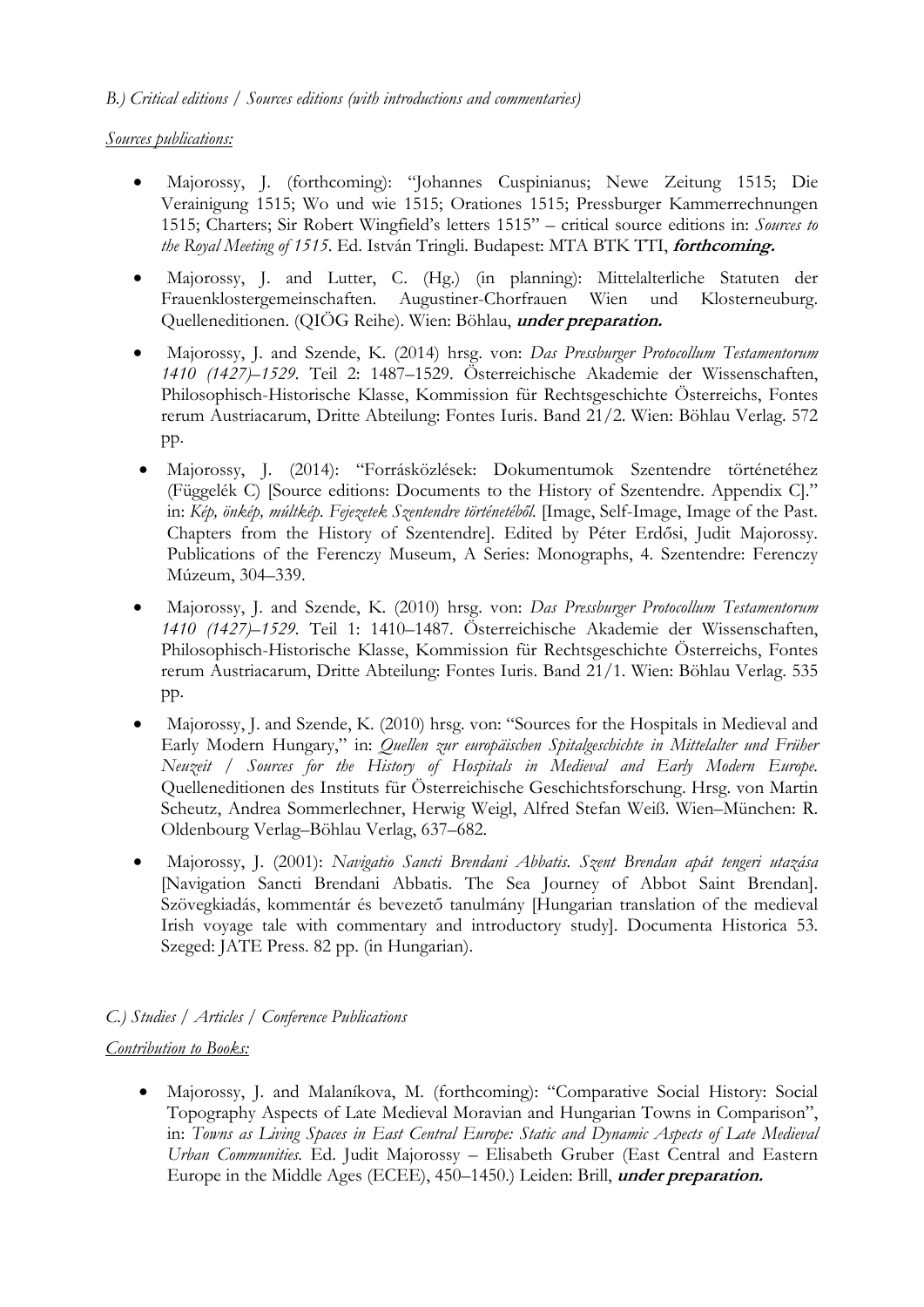- Majorossy, J. (forthcoming): "Constructing Communal Memory through Donations in Medieval East Central Europe", in: *Practicing Community in Urban and Rural Eurasia (1000– 1600): Comparative Perspective and Interdisciplinary Approaches.* Ed. Fabian Kümmeler – Judit Majorossy – Eirik Hovden. Brill – VISCOM Series. Turnout: Brill, **in print (2021)**
- Majorossy, J. (2019): "The Town of Pressburg and the Royal Summit in 1515." in: *Wiener Kongress 1515. Zentraleuropa zwischen Jagiellonen und Habsburgern*. Hg. von István Tringli und Boguslaw Dybas. Budapest: MTA TTI, 2019.
- Majorossy, J. (2014): "Forrásközlések: Dokumentumok Szentendre történetéhez (Függelék C) [Source editions: Documents to the History of Szentendre. Appendix C]." in: *Kép, önkép, múltkép. Fejezetek Szentendre történetéből.* [Image, Self-Image, Image of the Past. Chapters from the History of Szentendre]. Edited by Péter Erdősi, Judit Majorossy. Publications of the Ferenczy Museum, A Series: Monographs, 4. Szentendre: Ferenczy Múzeum, 304–339.
- Majorossy, J. (2014): "Térképek Szentendre helytörténetéhez (Függelék E) [Maps to the History of Szentendre. Appendix E]." in: *Kép, önkép, múltkép. Fejezetek Szentendre történetéből.*  [Image, Self-Image, Image of the Past. Chapters from the History of Szentendre]. Edited by Péter Erdősi, Judit Majorossy. Publications of the Ferenczy Museum, A Series: Monographs, 4. Szentendre: Ferenczy Múzeum, 351–384.
- Majorossy, J. Erdősi, P. (2014): "Előszó. [Introduction]." in: *Kép, önkép, múltkép. Fejezetek Szentendre történetéből.* [Image, Self-Image, Image of the Past. Chapters from the History of Szentendre]. Edited by Péter Erdősi, Judit Majorossy. Publications of the Ferenczy Museum, A Series: Monographs, 4. Szentendre: Ferenczy Múzeum, 7–10.
- Majorossy, J. Erdősi, P. (2014): "Adatsorok Szentendre helytörténetéhez (Függelék B). [Data to the Local History of Szentendre. Appendix B]." in: *Kép, önkép, múltkép. Fejezetek Szentendre történetéből.* [Image, Self-Image, Image of the Past. Chapters from the History of Szentendre]. Edited by Péter Erdősi, Judit Majorossy. Publications of the Ferenczy Museum, A Series: Monographs, 4. Szentendre: Ferenczy Múzeum, 283–288.
- Majorossy, J. Szabó, M. Tyekvicska, Á. (2014): "Szentendrei belvárosi háztörténetek (Függelék D). [History of Houses in the Centre of Szentendre. Appendix D].", in: *Kép, önkép, múltkép. Fejezetek Szentendre történetéből.* [Image, Self-Image, Image of the Past. Chapters from the History of Szentendre]. Edited by Péter Erdősi, Judit Majorossy. Publications of the Ferenczy Museum, A Series: Monographs, 4. Szentendre: Ferenczy Múzeum, 341–350.
- Majorossy, J. (2012): "A test és a lélek fürdője. A középkori pozsonyi fürdőkről [Baths for the Body and the Soul. On the Medieval Baths in Pressburg," in: *"Köztes-Európa" vonzásában. Ünnepi tanulmányok Font Márta 60. születésnapjára* [Attracted By "Inter-Europe". Studies in Honour of Márta Font on the Occasion of Her Sixteenth Birthday]. Edited by Dániel Bagi, Tamás Fedeles, Gergely Kiss. Pécs: Kronosz. 343–356. (in Hungarian with English Summary).
- Majorossy, J. and Szende, K. (2012): "Libri civitatum. Városkönyvek a középkori Magyar Királyság közigazgatásában [Libri civitatum. Town Books in the Administration of the Medieval Kingdom of Hungary]," in: *Tiszteletkör. Történeti tanulmányok Draskóczy István egyetemi tanár 60. születésnapjára* [Circle of Honour. Historical Studies on Honour of Professor István Draskóczy on the Occasion of His Sixteenth Birthday]. Edited by Gábor Mikó, Bence Péteri, András Vadas. Budapest: ELTE Eötvös Kiadó. 319–330. (in Hungarian).
- Majorossy, J. (2009): "Ad beneficium ecclesiae: Középkori városi oltárjavadalmak felszereltsége [Ad beneficium ecclesiae: The Equipment of Medieval Urban Altar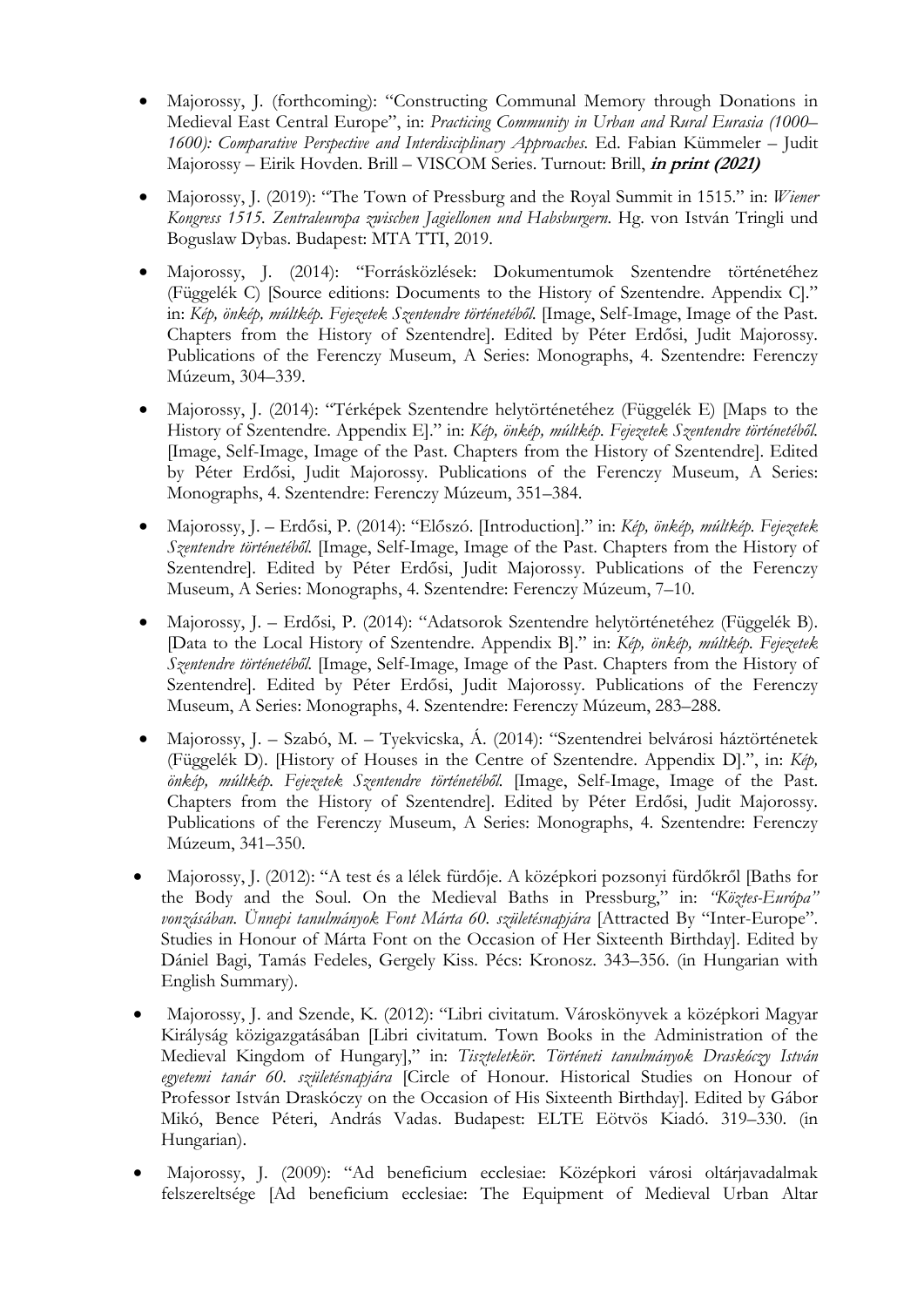Beneficies]," in: *Magistrae discipuli: Tanulmányok Madas Edit tiszteletére*. [Magistrae discipuli. Studies in Honour of Edit Madas]. Edited by Előd Nemerkényi. A Magyar Könyvszemle és a Mokka R-Egyesület Füzetei 3. Budapest: Argumentum Kiadó. 215–233. (in Hungarian with English Summary).

- Majorossy, J. (2008): "Egy tekintélyes pozsonyi polgár: Friedrich Voyt († ca.1521) [A Respectable Burgher of Pressburg: Friedrich Voyt (died c.1521)]," in: *Redite ad cor: Tanulmányok Sahin-Tóth Péter emlékére* [Redite ad cor: Studies in Memory of Péter Sahin-Tóth]. Edited by Lilla Krász, Teréz Oborni. Budapest: Eötvös Kiadó. 447–463. (in Hungarian).
- Majorossy, J. and Szende, K. (2008): "Hospitals in Medieval and Early Modern Hungary," in: *Europäisches Spitalwesen. Institutionelle Fürsorge in Mittelalter und Früher Neuzeit / Hospitals and Institutional Care in Medieval and Early Modern Europe*. Mitteilungen des Instituts für Österreichische Geschichtsforschung. Ergänzungsband 51. Hrsg. von Andrea Sommerlechner, Martin Scheutz, Herwig Weigl, Alfred Stefan Weiß. Wien–München: R. Oldenbourg Verlag. 409–454.
- Majorossy, J. (2006): "A késő középkori szentföldi zarándoklatok hétköznapjai, [Everyday Life of Late Medieval Pilgrimages to the Holy Land]," in: *Magyarország és a keresztes háborúk. Lovagrendek és emlékeik* [Hungary and the Crusades. Military Orders and Their Memories]. Edited by József Laszlovszky, Judit Majorossy, József Zsengellér. Máriabesnyő–Gödöllő: Attraktor. 167–172. (in Hungarian).
- Majorossy, J. and Csukovits, E. (2004): "Pozsonyi peregrinusok. Végrendeleti zarándoklatok a középkori városi gyakorlatban [Peregrini of Pressburg/Bratislava. Testamentary Pilgrimages in Medieval Urban Practice]," in: *Várak, templomok, ispotályok. Tanulmányok a magyar középkorról* [Castles, Churches, Hospitals. Studies on the Hungarian Middle Ages]. Edited by Tibor Neumann. Analecta Mediaevalia II. Budapest: Argumentum Kiadó–Pázmány Péter Katolikus Egyetem. 29–69. (in Hungarian with English Summary).
- Majorossy, J. (1999): A Boole and a Bagge He Bar By His Syde: Some Elements of Medieval Pilgrimages from the Hungarian Kingdom. In: Capitulum. Studies on the Hungarian Church History. Edited by László Koszta, Zsolt Hunyadi. Szeged: Capitulum Kutatócsoport. 30 pp. **postponed for financial reasons.**

# *Conference Editions:*

- Majorossy, J. (2018): "The Fate and Uses of Medieval Confraternities in the Kingdom of Hungary during the Age of Reformation", in: *Bruderschaften als multifunktionale Dienstleister der Frühen Neuzeit in Zentraleuropa*. Veröffentlichungen des Instituts für Österreichische Geschichtsforschung, 70. Hg. von Elisabeth Lobenwein, Martin Scheutz und Alfred Stefan Weiß. Wien: Böhlau Verlag, 2018.
- Majorossy, J. (2014): "Bevezető [Introduction]," in: *Egy történelmi gyilkosság margójára. Merániai Gertrúd emlékezete, 1213–2013. Konferencia tanulmánykötet* [To the Margin of a Historical Murder. Commemorate Gertrude of Andechs-Meran, 1213–2013]. Edited by Judit Majorossy. Publications of the Ferenczy Museum, A Series: Monographs, 2. Szentendre: Ferenczy Múzeum. 9–14.
- Majorossy, J. (2013): "Stadt und Adelige im mittelalterlichen West-Ungarn," in: *Mittler zwischen Herrschaft und Gemeinde. Die Rolle von Funktions- und Führungsgruppen in der mittelalterlichen Urbanisierung Zentraleuropas*. Hrsg. von Elisabeth Gruber, Susanna Claudine Pils, Herwig Weigl. Forschungen und Beiträge zur Wiener Stadtgeschichte 56. Wien– Innsbruck–Bozen: Studien Verlag. 109–150.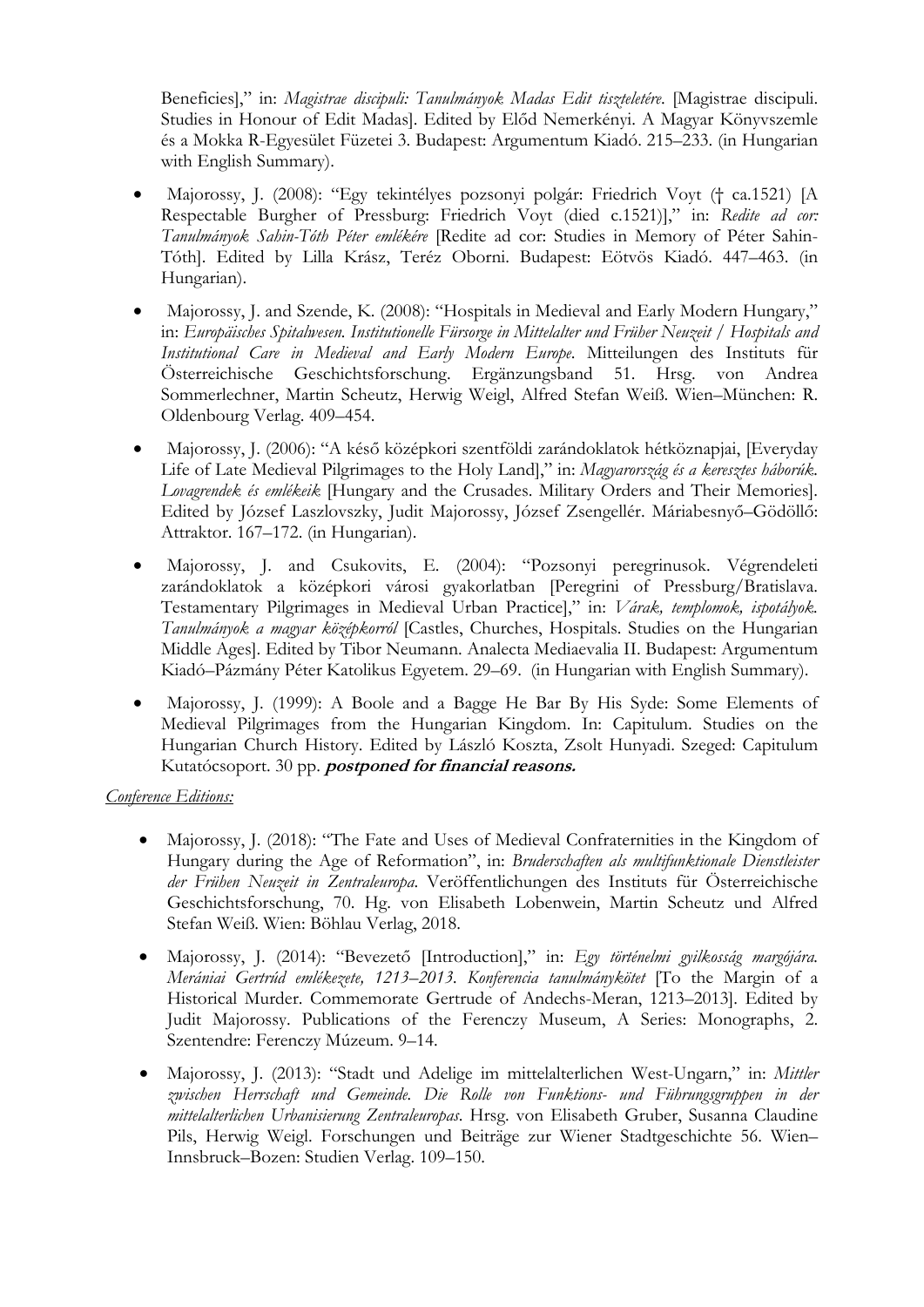- Majorossy, J. (2012): "From the Judge's House to the Town's House. Town Halls in Medieval Hungary," in: *Rathäuser als multifunktionale Räume der Repräsentation, der Parteiungen und des Geheimnisses*. Hrsg. von Martin Scheutz. Forschungen und Beiträge zur Wiener Stadtgeschichte 55. Wien–Innsbruck–Bozen: Studien Verlag, 2012, 155–208.
- Majorossy, J. (2011): "«I wish my body to hallowed ground...» Testamentary Orders of the Burghers of Late Medieval Pressburg about Their Own Burial," in: *On Old Age. Approaching Death in Antiquity and the Middle Ages*. Edited by Christian Krötzl, Katariina Mustakallio. Turnhout: Brepols. 89–126.
- Majorossy, J. and Szende, K. (2010): "Mĕstské knihy ve středovĕkých uherských mĕstech (se zvláštním zřetelem na bratislavskou knihu Protocollum Testamentorum) [Über Stadtbücher in mittelalterlichen ungarischen Städten (mit besonderer Berücksichtigung Pressburger Protocollum Testamentorum)]," in: *Stav a perspektivy zpřístupňování středovĕkých a ranĕ novovĕkých mĕstských knih* [Stand und Perspektiven der Erschließung mittelalterlicher und frühneuzeitlicher Stadtbücher]. Hrsg. von Ludmila Sulitková, Michaela Hrubá. Ústecký sborník historický, supplementum 1. Ústí nad Labem: Filozovická fakultat University Jana Evangelisty Purkynĕ. 199–212. (in Czech)
- Majorossy, J. (2008): "Late Medieval Confraternities in Pressburg," in: *Pfarreien in Mitteleuropa im Mittelalter. Deutschland, Polen, Tschechien und Ungarn im Vergleich*. Hrsg. von Nathalie Kruppa, Leszek Zygner. Veröffentlichungen des Max-Planck-Instituts für Geschichte 238. Göttingen: Vandenhoeck und Ruprecht. 339–362.
- Majorossy, J. (2005): "Bratstvo Božieho Tela a jeho miesto v živote mešťanov stredovekej Bratislavy [The Place of the Corpus Christi Confraternity in the Life of the Medieval Burghers of Pressburg/Bratislava]," in: *Z Bardejova do Prešporku. Spoločnosť, súdnictvo a vzdelanosť v mestách v 13.–17. storočí* [From Bardfeld/Bardejov to Pressburg/Bratislava. Towns in the Thirteenth–Seventeenth Centuries]. Edited by Enikő Csukovits, Tünde Lengyelová. Bratislava–Prešov: Historický ústav Slovenskej Akadémie Vied–Filosofická Fakulta Prešovskej Univerzity. 176–210. (in Slovakian).
- Majorossy, J. (2004) "A Krisztus Teste konfraternitás helye a középkori pozsonyi polgárok életében [The Place of the Corpus Christi Confraternity in the Life of the Medieval Burghers of Pressburg/Bratislava]," in: *Bártfától Pozsonyig. Városok a 13–17. században* [From Bardfeld/Bardejov to Pressburg/Bratislava. Towns in the Thirteenth–Seventeenth Centuries]. Edited by Enikő Csukovits, Tünde Lengyelová. Társadalom- és Művelődéstörténeti Tanulmányok 35. Budapest: MTA Történettudományi Intézete. 253–291. (in Hungarian with English Summary).
- Majorossy, J. (1997): "Irish in Central Europe in the Middle Ages: Some Aspects of the Irish Monastic and Literary Activity during the 11th–15th Centuries," in: *International Conference of PhD Students, Section Proceedings: Humanities.* Edited by Edit Szőke. Miskolc: University of Miskolc. 144–153.

# *Articles in Journals:*

- Majorossy, J. Lutter, C. Frey, D. Krammer, H. (forthcoming): "Kinship, Gender and Spiritual Economy in Medieval Central European Town." Special Theme Issue: Kinship and Gender in Europe and Asia: Comparative Perspectives on Practices of Interaction and Belonging, 7th-18th century, edited by Christina Lutter and Andre Gingrich. *History and Anthropology* (2021), **in print, due to Spring 2021.**
- Majorossy, J. Sarkadi Nagy, E. (2019): "Reconstructing Memory: Reconsidering the Origins of a Late Medieval Epitaph from Wiener Neustadt." *Acta Historiae Artium* 60 (2019) 71–122.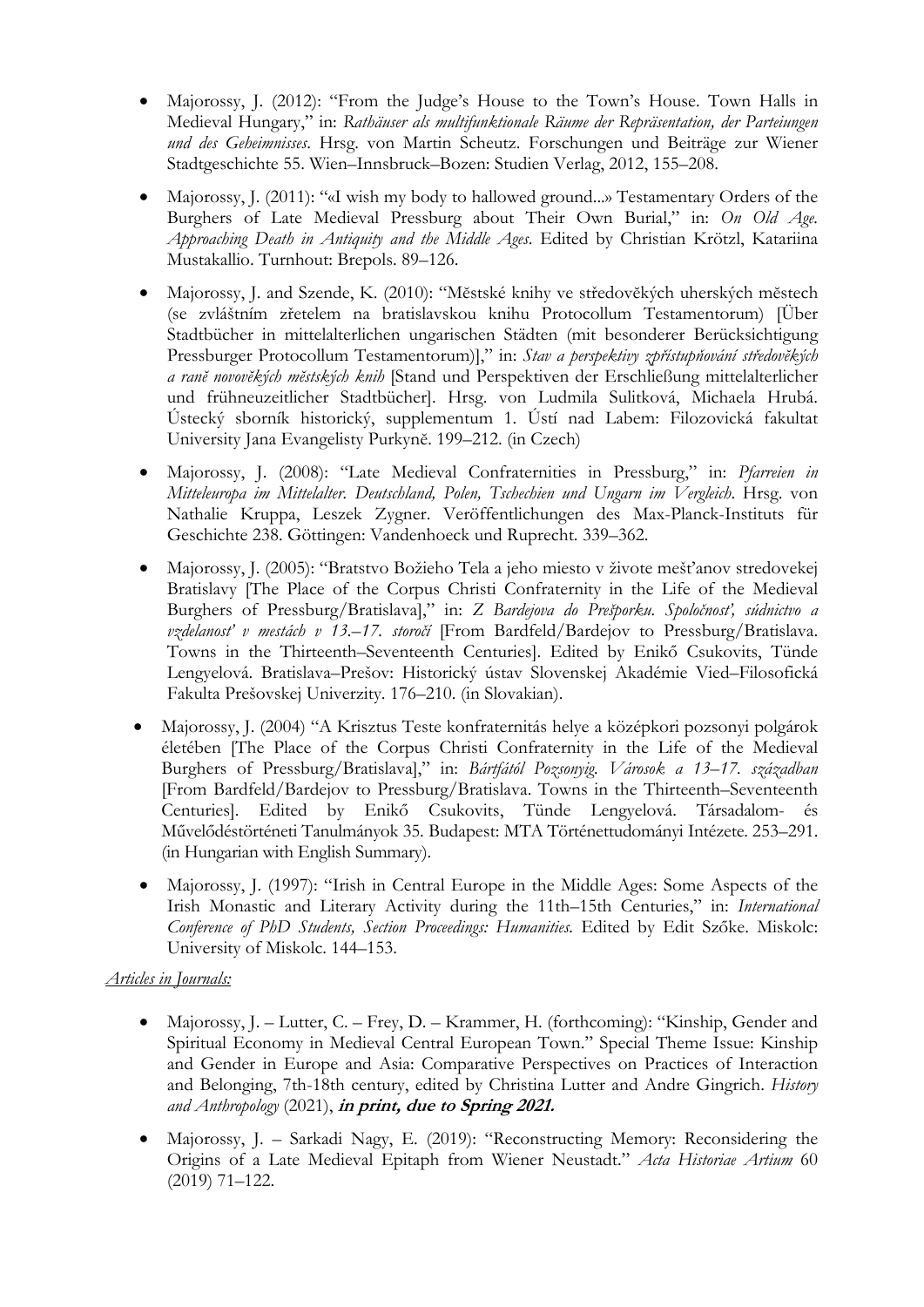- Majorossy, J. (2015): "Egy határ menti szabad királyi város középkori igazgatásának vázlatos története. (Tanulmány egy készülő pozsonyi archontológiai kötet elé). [Sketching the Urban Administration of a Free Royal Town at the Border of the Kingdom of Hungary. Introduction to the 'Archontology of Medieval Pressburg' in Process]." *Történelmi Szemle* 57:3 (2004): 441–469. (in Hungarian with English Summary).
- Majorossy, J. (2013): Archiwa zmarłych. Administrowanie aktami ostatniej woli w miastach węgierskich późnego średniowiecza [The Archives of the Dead. Administration of Last Wills in Medieval Hungarian Towns]." *Kwartalnik historii kultury materialnej* 61:2 (2013): 239–250. (in Polish with English Summary).
- Majorossy, J. (2012): "A pozsonyi városi elit és az udvar (az udvari nemesség) kapcsolatának megközelítési módjai a késő középkorban és a kora újkorban [The Different Aspects of the Relationship Between the Urban Elite and the Court (Court Nobility) in Late Medieval and Early Modern Pressburg." *Urbs, Magyar Várostörténeti Évkönyv / Hungarian Yearbook of Urban History / Ungarisches Jahrbuch für Stadtgeschichte* 7 (2012): 171–199. (in Hungarian with English and German Summary).
- Majorossy, J. (2012): "Egy város a 'regionális' kapcsolati térben. A középkori pozsonyi polgárok városon kívüli kapcsolatainak térbeli kiterjedéséről (1430–1530) [A Town in the Space of 'Regional" Networks. Spatial Dimensions of Extra-Urban Connections of Medieval Pressburg Burghers (1430–1530)]." *Korall. Társadalomtörténeti Folyóirat* 50 (2012): 188–201. (in Hungary with English Summary).
- Majorossy, J. (2012): "Community and Individuality in Urban Space. The Socio-Topography of Butchers in Medieval Urban Space Through the Case of Pressburg in Comparison." *Czech and Slovak Journal of Humanities: Historica* 2 (2011): 6–32.
- Majorossy, J. (2011): "A foglalkozás topográfiája. A társadalmi tértől a személyes térig: a társadalmi mobilitás térbeli elemei a 15. századi Pozsonyban [The Topography of Craft. From Social Space to Personal Space: the Spatial Elements of Social Mobility in Fifteenth-Century Pressburg]." *Korall: Társadalomtörténeti Folyóirat* 45 (2011): 102–135. (in Hungarian with English Summary).
- Majorossy, J. (2009): "A polgári térhasználat elemei a késő-középkori Pozsonyban [The Element of the Civic Usage of Space in Late Medieval Pressburg/Bratislava]." *Urbs, Magyar Várostörténeti Évkönyv / Hungarian Yearbook of Urban History / Ungarisches Jahrbuch für Stadtgeschichte* 4 (2009): 73–97. (in Hungarian with English and German Summary).
- Majorossy, J. and Goda, K. (2008): "Städtische Selbstverwaltung und Schriftproduktion im spätmittelalterlichen Königreich Ungarn: Eine Quellenkunde für Ödenburg und Preßburg," *Pro Civitate Austriae, Informationen zur Stadtgeschichtsforschung in Österreich*, Neue Folge 13 (2008): 62–100.
- Majorossy, J. (2006): "Gender Differences in Pious Considerations in Late Medieval Urban Wills: A Case-Study of Pressburg (Bratislava)." *CAS*–*Človek a Spoločnosť internetový časopis* 9/4 (2006). http://www.saske.sk/cas/4-2006/Majorossy.html.
- Majorossy, J. (2004): "«...unsere arme lewte...» Hospitals and the Poor in Late Medieval Bratislava." *Chronica: Annual of the Institute of History, University of Szeged, Hungary* 4 (2004): 41–56.
- Majorossy, J. (2004): "A Krisztus Teste konfraternitás helye a középkori pozsonyi polgárok életében [The Corpus Christi Confraternity in the Life of the Medieval Burghers of Pressburg/Bratislava]." *Történelmi Szemle* 46:1–2 (2004): 69–111. (in Hungarian with English Summary).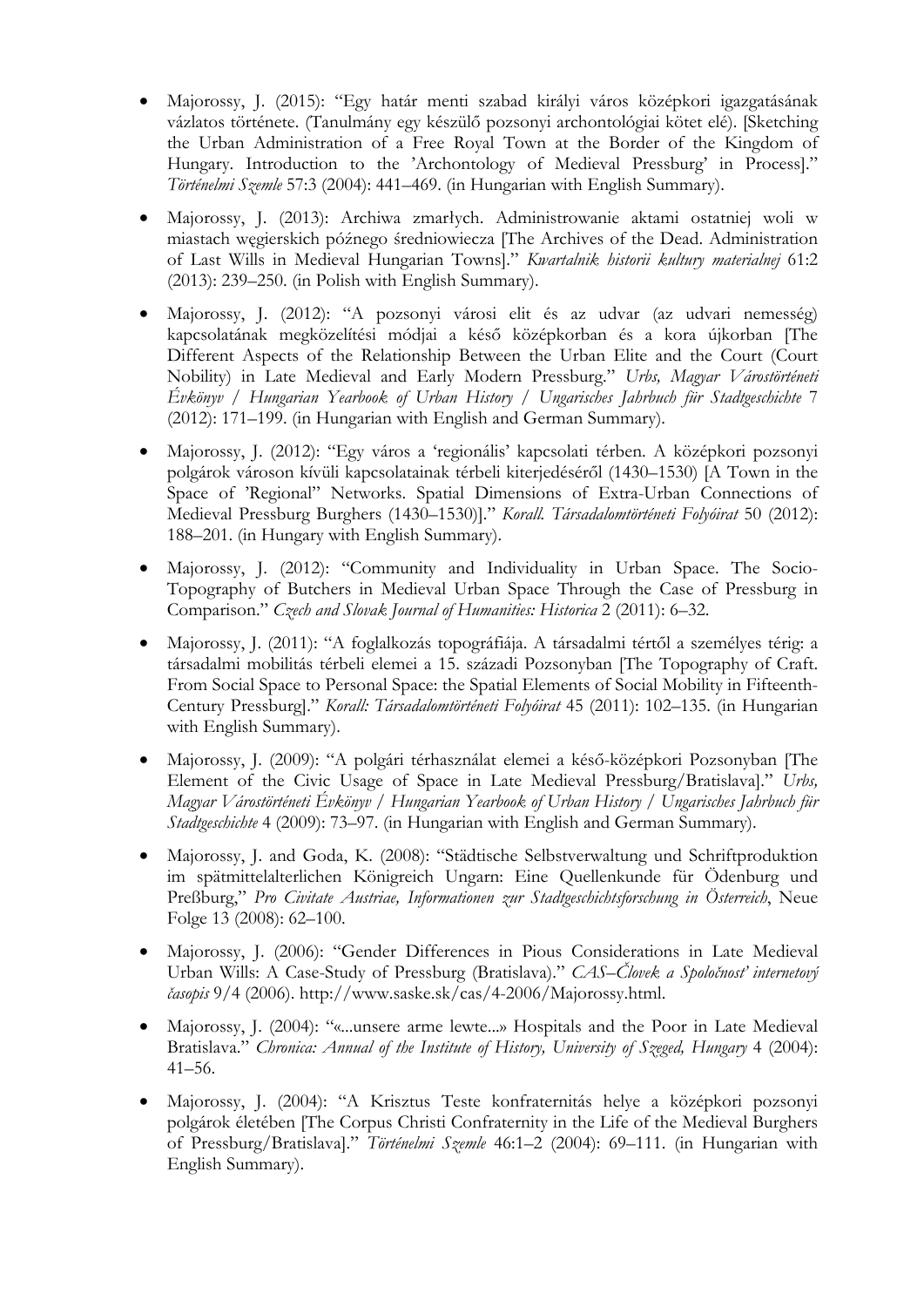- Majorossy, J. (2003): "Archives of the Dead: Administration of Last Wills in Medieval Hungarian Towns." *Medium Aevum Quotidianum* 48 (2003): 13–28.
- Majorossy, J. (2003): "A város közepén, a társadalom peremén. A szegények helye a középkori Sopron életében [In the Middle of Town – On the Fringes of Society. The Place of the Poor in the Life of Medieval Sopron/Ödenburg]." *Soproni Szemle* 57:3 (2003): 216–233. (in Hungarian).
- Majorossy, J. (1997): "Irish Monastic and Literary Presence in Late Medieval Central Europe," in: *Annual of Medieval Studies at the CEU, 1995–1996*. Edited by Renata Mikolajczyk, Marina Miladinova. Budapest: CEU Department of Medieval Studies. 50–52.

*Lexicon Entries / Entries in Books for Higher Education / Online publications for the General Public* 

- Majorossy, J. (2015): "Buda/Ofen und Pest." in: *Wiener Kongress 1515. Wendepunkt Mitteleuropas. Jagiellonen und Habsburger. Eine virtuelle Ausstellung*. Wien: Kunsthistorisches Museum, www.wienerkongress1515.at/de/staedte/budapest.
- Majorossy, J. (2015): "Székesfehérvár/Stuhlweissenburg." in: *Wiener Kongress 1515. Wendepunkt Mitteleuropas. Jagiellonen und Habsburger. Eine virtuelle Ausstellung*. Wien: Kunsthistorisches Museum, www.wienerkongress1515.at/de/staedte/stuhlweissenburg.
- Majorossy, J. (2009): "Pozsony a középkorban [Pressburg/Bratislava in the Middle Ages]," in: *Magyar Művelődéstörténeti Lexikon*: *Középkor és Kora Újkor* [Hungarian Cultural-Historical Lexicon. The Middle Ages and the Early Modern Times]. Vol. 9. Edited by Péter Kőszeghy, Zsuzsa Tamás. Budapest. Balassi Kiadó. 240–250. (in Hungarian).
- Majorossy, J. (2009): "Pozsonyi jogkönyv [The Law Book of Pressburg/Bratislava]," in: *Magyar Művelődéstörténeti Lexikon*: *Középkor és Kora Újkor* [Hungarian Cultural-Historical Lexicon. The Middle Ages and the Early Modern Times]. Vol. 9. Edited by Péter Kőszeghy, Zsuzsa Tamás. Budapest. Balassi Kiadó. 268–269. (in Hungarian).
- Majorossy, J. (2009): co-authors in: *Dinasztia, hatalom, egyház. Régiók formálódása Európa közepén (900–1453)* [Dynasty, Power, Church. The Formation of Regions in the Middle of Europe (900–1453)]. Edited by Márta Font, Gergely Kiss, Judit Majorossy. Pécs, 2009. (in Hungarian with English Summary).

#### *D.) Editorial and Scientific Proof-reading Works*

#### *Editorial Works*

- *Towns as Living Spaces in East Central Europe: Static and Dynamic Aspects of Late Medieval Urban Communities.* Ed. Judit Majorossy – Elisabeth Gruber (East Central and Eastern Europe in the Middle Ages (ECEE), 450–1450.) Leiden: Brill, **under preparation.**
- *Practicing Community in Urban and Rural Eurasia (1000–1600): Comparative Perspective and Interdisciplinary Approaches.* Ed. Fabian Kümmeler – Judit Majorossy – Eirik Hovden. (Brill – VISCOM.) Leiden–Boston: Brill, **due to December 2021.**
- *The Beauty is in the Details. Patterns and Contexts in the Middle Ages (Collected Articles by Gerhard Jaritz)*. Ed. Judit Majorossy, Katalin Szende, Suzana Miljan, Teodora C. Artimon. (History and Art, 4.) Budapest: Trivent, 2019. 343 pp.
- *Kép, önkép, múltkép. Fejezetek Szentendre történetéből.* [Image, Self-Image, Image of the Past. Chapters from the History of Szentendre]. Edited by Péter Erdősi, Judit Majorossy. Publications of the Ferenczy Museum, A Series: Monographs, 4. Szentendre: Ferenczy Múzeum, 2014 (2015). (in Hungarian). 384 pp.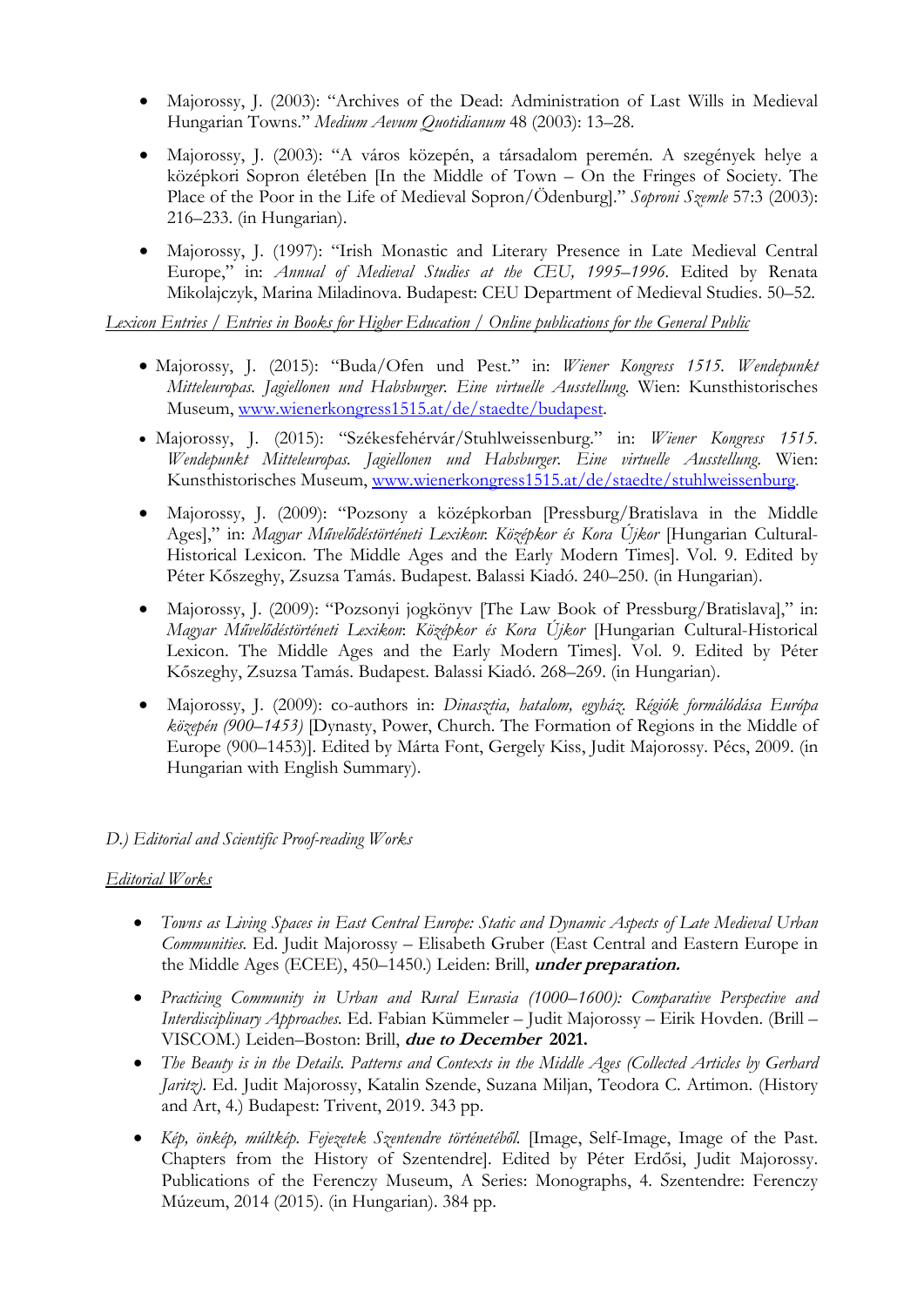- The chief editor of the *Studia Comitatensia. A Ferenczy Múzeum Évkönyve* [Yearbook of the Ferenczy Museum, Szentendre], Új Folyam / New Series 1 (2014). (in Hungarian with English Summaries). 280 pp.
- *Egy történelmi gyilkosság margójára. Merániai Gertrúd emlékezete, 1213–2013. Konferencia tanulmánykötet* [To the Margin of a Historical Murder. Commemorate Gertrude of Andechs-Meran, 1213–2013]. Edited by Judit Majorossy (Publications of the Ferenczy Museum, A Series: Monographs, 2.) Szentendre: Ferenczy Múzeum, 2014. (in Hungarian with English Summary). 320 pp.
- *Múltunk a föld alatt. Újabb régészeti kutatások Pest megyében. Régészeti tanulmányok* [Our Past under the Earth. Recent Archaeological Investigations in Pest County]. Edited by András Rajna. Co-edited by Judit Majorossy. (Publications of the Ferenczy Museum, A Series: Monographs, 1.) Szentendre: Ferenczy Múzeum, 2014. (in Hungarian with English Summary). 320 pp.
- *A múltnak kútja. A fiatal középkoros régészek V. konferenciájának tanulmánykötete* [The Fountain of the Past. Study Volume of the Fifth Annual Conference of Young Medieval Archaeologists]. Edited by Ákos Tibor Rácz. Co-edited by Judit Majorossy Judit (Publications of the Ferenczy Museum, A Series: Monographs, 3.) Szentendre: Ferenczy Múzeum, 2014. (in Hungarian with English Summary). 475 pp.
- The co-editor of a thematic issue with the title *Természeti kihívások társadalomi válaszok* [Natural Challenges – Social Answers] of the *Korall. Társadalomtörténeti Folyóirat* [Korall. Journal of Social History] 53 (2013). (in Hungarian with English Summaries).
- The editor of a thematic issue with the title *Városi terek városi térhasználat. Az elemzés lehetőségei* [Urban Realms – Urban Usage of Space. The Possibilities of Analysis] of the *Korall. Társadalomtörténeti Folyóirat* [Korall. Journal of Social History] 45 (2011). (in Hungarian with English Summaries).
- *Dinasztia, hatalom, egyház. Régiók formálódása Európa közepén (900–1453)* [Dynasty, Power, Church. The Formation of Regions in the Middle of Europe (900–1453)]. Edited by Márta Font, Gergely Kiss, Judit Majorossy. Pécs: PTE, 2009. (in Hungarian with English Summary).
- The editor of a thematic issue with the title *A Magyar Királyság európai szemmel* [The Hungarian Kingdom with European Eyes] of the *Korall. Társadalomtörténeti Folyóirat* [Korall. Journal of Social History] 38 (2009). (in Hungarian with English Summaries).
- *Magyarország és a keresztes háborúk. Lovagrendek és emlékeik* [Hungary and the Crusades. Military Orders and Their Memories]. Edited by József Laszlovszky, Judit Majorossy, József Zsengellér. Máriabesnyő–Gödöllő: Attraktor, 2006. (in Hungarian).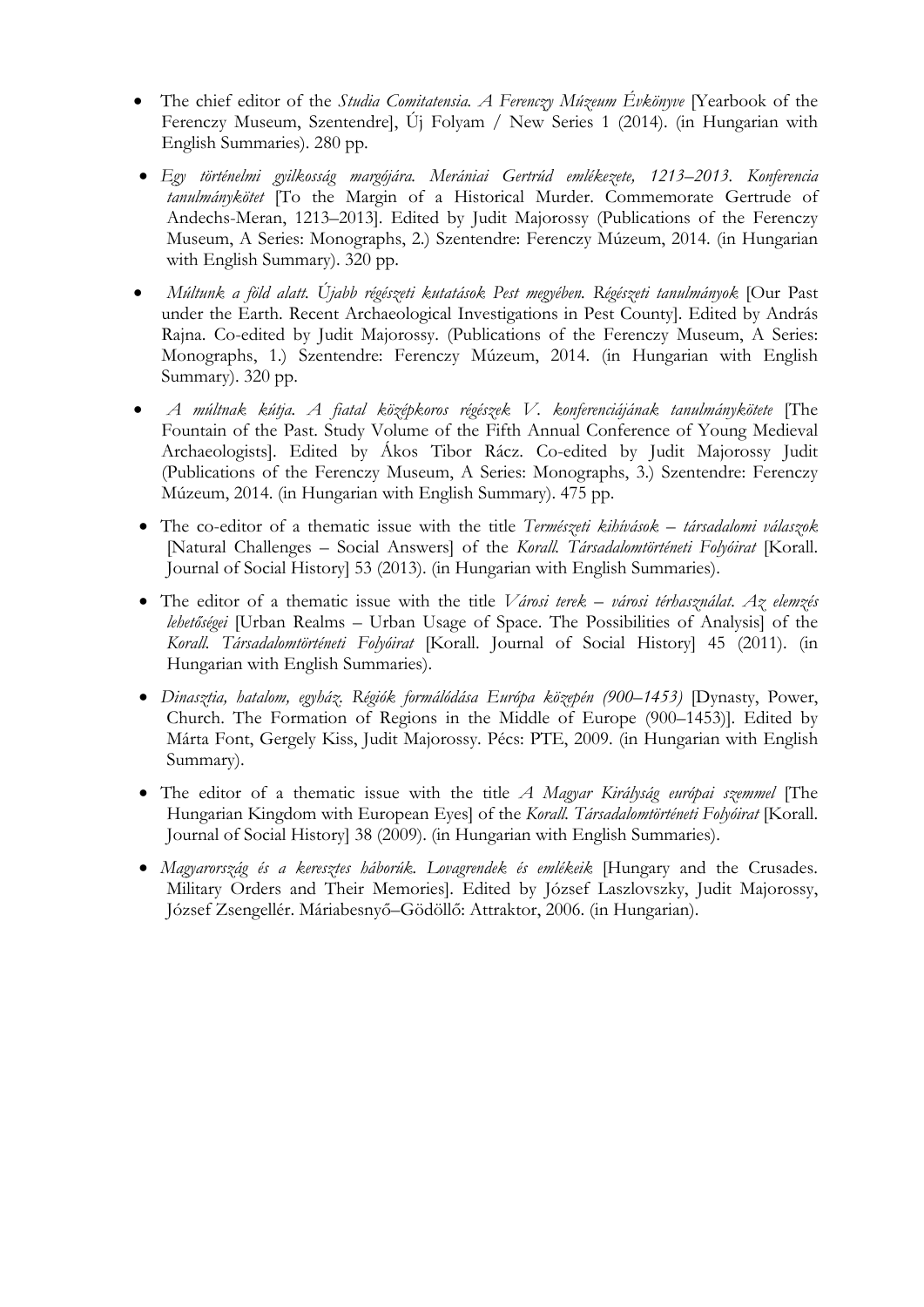#### *Proof-reading Works*

- Olsen, Ted: *A kelták és a kereszténység / The Celts and Christianity*. Ford./Transl. Gebula Judit. Budapest: Scolar Kiadó, 2004.
- Rogers, Kirsteen Hickman, Clare: *A világ vallásai / The World Religions*. Ford./Transl. Gebula Judit. Budapest: Scolar Kiadó, 2003.

# *Serial Editorial Works*

Ferenczy Museum (2012–2015; chief scientific editor of each volume of the series)

- Publications of the Ferenczy Museum A Series: Monographs (published: 4 volumes)
- Publications of the Ferenczy Museum B Series: Sources (published: none; 1 volume in preparation)
- Publications of the Ferenczy Museum C Series: Catalogues (published: 7 volumes)
- Publications of the Ferenczy Museum D Series: Museum (published: 7 volumes)
- ArtMill Catalogues (published: 6 volumes)
- Studia Comitatensia: Yearbook of the Ferenczy Museum Szentendre, New Series (published: 2014, 2015)

Korall Social Historical Association (2009–; co-editor)

- Korall Social Historical Monographs (published: 13 volumes)
- Korall Journal with yearly four issues (2009–2020: 48 issues)

URBS Hungarian Yearbook of Urban History (2018–; co-editor)

# *E.) Manuscripts, dissertations*

- *Church in Town: Urban Religious Life in Late Medieval Pressburg in the Mirror of Last Wills.* Budapest: Central European University, 2006. (PhD Dissertation; the manuscript is to be found in the ELTE–CEU Medieval Library, Budapest).
- *The Frescoes of Johannes Aquila and His Circle (CD-Rom*). (Budapet, 2003).
- Mapping of Irish Monastic Influence in Twelfth–Fifteenth-Century Central Europe. (Leeds, 1997).
- *Az ír szerzetesség jellegzetességei és annak hatásai az európai kereszténységre* [The Characteristics of the Irish Monasticism and Its Impact on European Christianity]. (Cluj Napoca, 1997).
- **•** Irish Monastic and Literary Presence in Late Medieval Central Europe. Budapest: Central European University, 1996. (MA Thesis; the manuscript is to be found in the ELTE–CEU Medieval Library, Budapest).
- *Keresztény Odüsszeia: Navigatio Sancti Brendani Abbatis* [Christian Odysseia. Navigatio Sancti Brendani Abbatis]. Pécs: University of Pécs, 1994. (MA Thesis; the manuscript is to be found in the Library of the Historical Institute at the University of Pécs).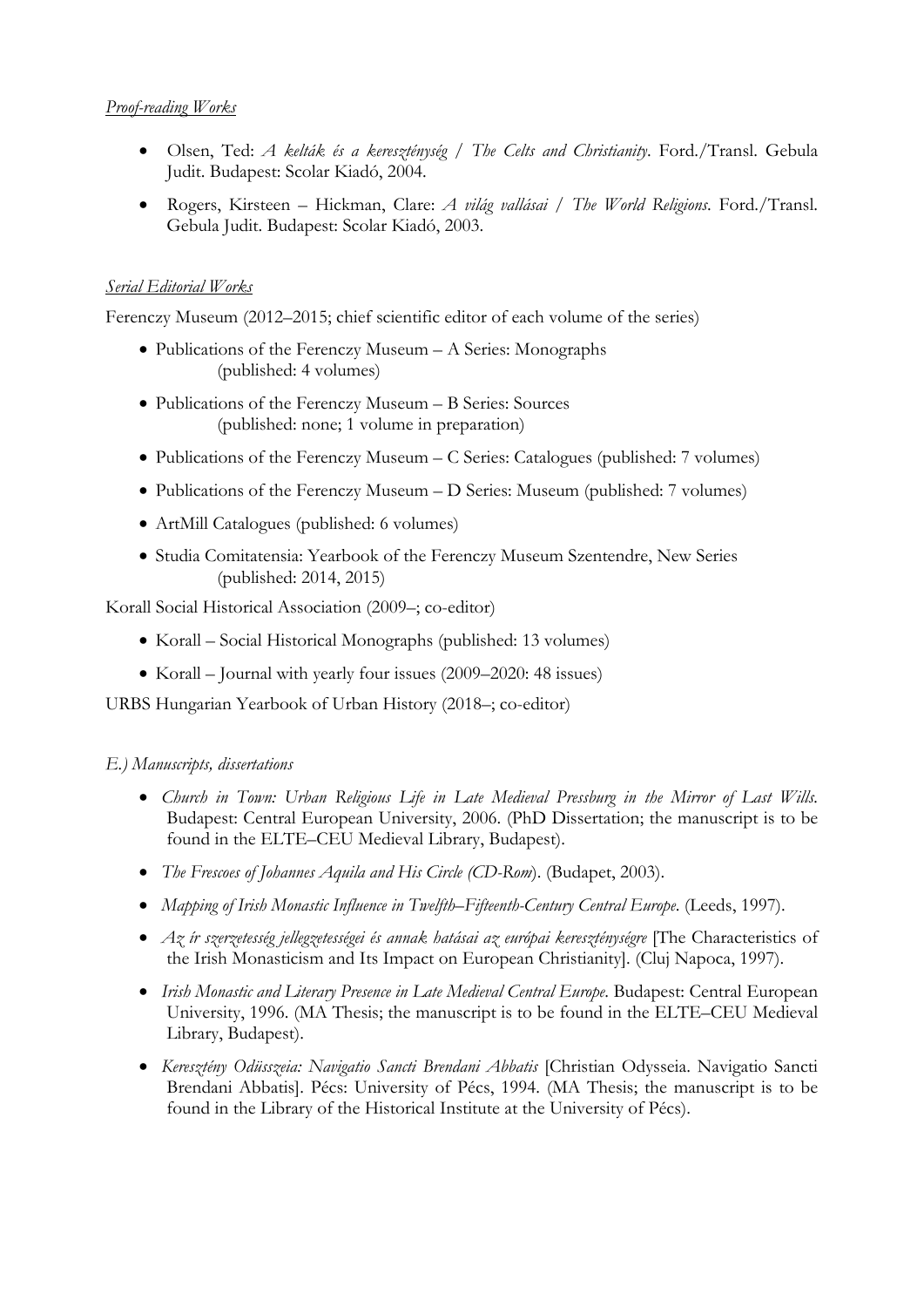- "A korai keresztes hadjáratok: John France, Western Warfare in the Age of the Crusades: 1000–1300 c. könyvének fejezete alapján," in: *Magyarország és a keresztes háborúk. Lovagrendek és emlékeik*. Szerk. Laszlovszky József, Majorossy Judit, Zsengellér József. Máriabesnyő–Gödöllő: Attraktor, 2006., 59–74. [Hungarian translation, Article]
- "A kései keresztes hadjáratok: Norman Housley, The Later Crusades: From Lyon to Alcazar 1274-1580 c. könyvének fejezete alapján," in: *Magyarország és a keresztes háborúk. Lovagrendek és emlékeik*. Szerk. Laszlovszky József, Majorossy Judit, Zsengellér József. Máriabesnyő–Gödöllő: Attraktor, 2006., 119–137. [Hungarian translation, Article]
- Sinor Dénes, "A mongolok nyugaton," in: *Tatárjárás*. Szerk. Nagy Balázs. Budapest: Osiris, 2003, 311–338. [Hungarian Translation, Article]
- Berend Nóra, "Magyarország, a kereszténység kapuja: egy ideológia születése," in: *Tatárjárás*. Szerk. Nagy Balázs. Budapest: Osiris, 2003, 612–620. [Hungarian Translation, Article]
- Pier Paul Read, *A templomosok*. Fordította Majorossy Judit. Budapest: Gulliver, 2000. [Hungarian Translation, Book]
- Lipták Dorottya, "New Elites and Patterns of Modernization Behaviour in the Nineteenth-Century Budapest. An Examination of the Career Paths and Prestige of Cultural Entrepreneurs," in: *Közép- és Kelet-Európa történeti tanulmányok. III.* Budapest: Közép- és Kelet-Európa Kutatócsoport, 1999. [English translation, Article]
- Pál Judit, "The Embourgeoisement and Modernization in the Székelyföld during the Nineteenth Century: State Intervention and Local Autonomies (New Urban Structures in Transylvania: The Transformation of Archaic Medieval Towns into Modern Administrative, Cultural and Commercial Centres. The Emergence of New Socio-Professional Groups) II. The Transformation of Urban Functions during the Modernization Process," in: *Közép- és Kelet-Európa történeti tanulmányok. III.* Budapest: Közép- és Kelet-Európa Kutatócsoport, 1999. [English translation, Article]
- Ring Éva, "The Embourgeoisement and Modernization in the Székelyföld during the Nineteenth Century: State Intervention and Local Autonomies (New Urban Structures in Transylvania: The Transformation of Archaic Medieval Towns into Modern Administrative, Cultural and Commercial Centres. The Emergence of New Socio-Professional Groups) I. The Frames of Modernization," in: *Közép- és Kelet-Európa történeti tanulmányok. II.* Budapest: Közép- és Kelet-Európa Kutatócsoport, 1998. [English translation, Article]
- *The Hungarian-Angevin Legendary. CD-ROM edition*. Budapest: Közép-Európai Egyetem Visual Lab, 1998. [Several texts from Legenda Aurea from Latin to English translation]
- Ring Éva, "National History: Construction or/and Reality? National Past and Nation-Forming in Central and Eastern Europe," in: *Közép- és Kelet-Európa történeti tanulmányok. I.* Budapest: Közép- és Kelet-Európa Kutatócsoport, 1997. [English translation, Article]
- Norman Hampson, *Danton*. Fordította Majorossy Judit. Osiris Könyvtár Biográfia. Budapest: Osiris, 1995. [Hungarian translation, Article]
- *Cambridge enciklopédia*. Budapest: Maecenas, 1992. [Hungarian Translation, Entries]